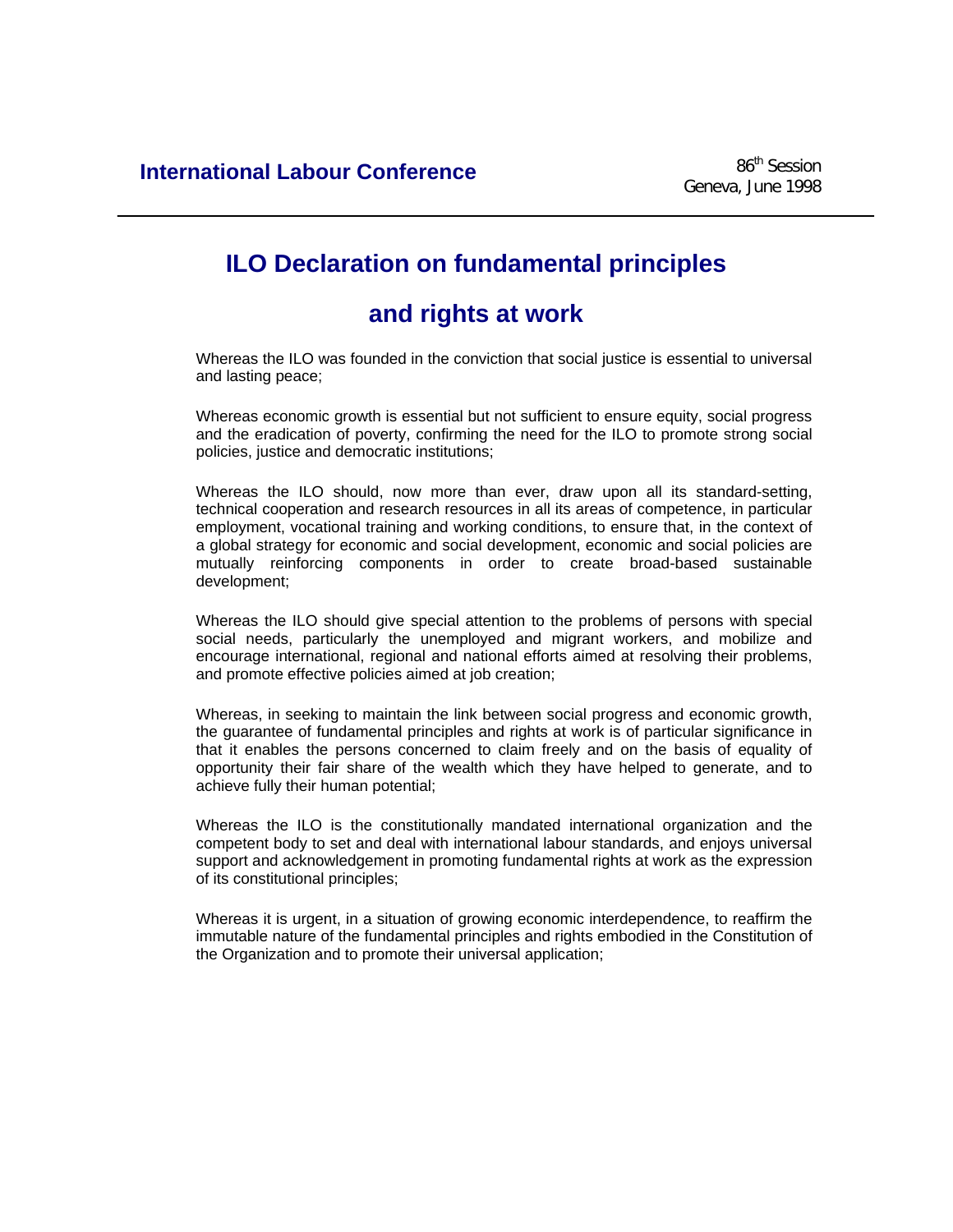The International Labour Conference,

1. Recalls:

(a) that in freely joining the ILO, all Members have endorsed the principles and rights set out in its Constitution and in the Declaration of Philadelphia, and have undertaken to work towards attaining the overall objectives of the Organization to the best of their resources and fully in line with their specific circumstances;

(b) that these principles and rights have been expressed and developed in the form of specific rights and obligations in Conventions recognized as fundamental both inside and outside the Organization.

2. Declares that all Members, even if they have not ratified the Conventions in question, have an obligation arising from the very fact of membership in the Organization, to respect, to promote and to realize, in good faith and in accordance with the Constitution, the principles concerning the fundamental rights which are the subject of those Conventions, namely:

(a) freedom of association and the effective recognition of the right to collective bargaining;

- (b) the elimination of all forms of forced or compulsory labour;
- (c) the effective abolition of child labour; and
- (d) the elimination of discrimination in respect of employment and occupation.

3. Recognizes the obligation on the Organization to assist its Members, in response to their established and expressed needs, in order to attain these objectives by making full use of its constitutional, operational and budgetary resources, including by the mobilization of external resources and support, as well as by encouraging other international organizations with which the ILO has established relations, pursuant to article 12 of its Constitution, to support these efforts:

(a) by offering technical cooperation and advisory services to promote the ratification and implementation of the fundamental Conventions;

(b) by assisting those Members not yet in a position to ratify some or all of these Conventions in their efforts to respect, to promote and to realize the principles concerning fundamental rights which are the subject of those Conventions; and

(c) by helping the Members in their efforts to create a climate for economic and social development.

4. Decides that, to give full effect to this Declaration, a promotional follow-up, which is meaningful and effective, shall be implemented in accordance with the measures specified in the annex hereto, which shall be considered as an integral part of this Declaration.

5. Stresses that labour standards should not be used for protectionist trade purposes, and that nothing in this Declaration and its follow-up shall be invoked or otherwise used for such purposes; in addition, the comparative advantage of any country should in no way be called into question by this Declaration and its follow-up.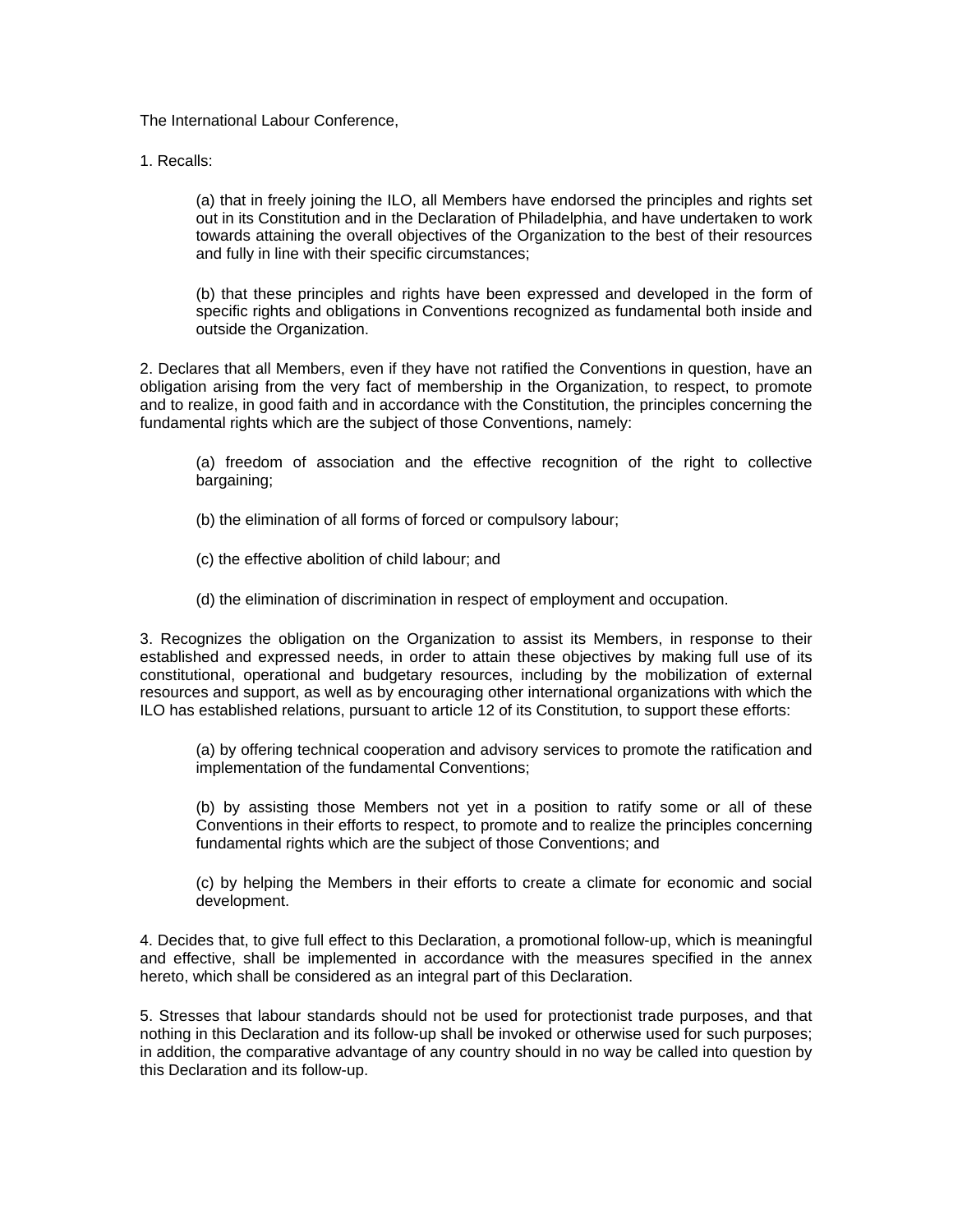# **Annex**

# **Follow-up to the Declaration**

#### **I.Overall purpose**

1. The aim of the follow-up described below is to encourage the efforts made by the Members of the Organization to promote the fundamental principles and rights enshrined in the Constitution of the ILO and the Declaration of Philadelphia and reaffirmed in this Declaration.

2. In line with this objective, which is of a strictly promotional nature, this follow-up will allow the identification of areas in which the assistance of the Organization through its technical cooperation activities may prove useful to its Members to help them implement these fundamental principles and rights. It is not a substitute for the established supervisory mechanisms, nor shall it impede their functioning; consequently, specific situations within the purview of those mechanisms shall not be examined or re-examined within the framework of this follow-up.

3. The two aspects of this follow-up, described below, are based on existing procedures: the annual follow-up concerning non-ratified fundamental Conventions will entail merely some adaptation of the present modalities of application of article 19, paragraph 5(e) of the Constitution; and the global report will serve to obtain the best results from the procedures carried out pursuant to the Constitution.

#### **II. Annual follow-up concerning non-ratified fundamental Conventions**

#### *A. Purpose and scope*

1. The purpose is to provide an opportunity to review each year, by means of simplified procedures to replace the four-year review introduced by the Governing Body in 1995, the efforts made in accordance with the Declaration by Members which have not yet ratified all the fundamental Conventions.

2. The follow-up will cover each year the four areas of fundamental principles and rights specified in the Declaration.

#### *B. Modalities*

1. The follow-up will be based on reports requested from Members under article 19, paragraph 5(e) of the Constitution. The report forms will be drawn up so as to obtain information from governments which have not ratified one or more of the fundamental Conventions, on any changes which may have taken place in their law and practice, taking due account of article 23 of the Constitution and established practice.

2. These reports, as compiled by the Office, will be reviewed by the Governing Body.

3. With a view to presenting an introduction to the reports thus compiled, drawing attention to any aspects which might call for a more in-depth discussion, the Office may call upon a group of experts appointed for this purpose by the Governing Body.

4. Adjustments to the Governing Body's existing procedures should be examined to allow Members which are not represented on the Governing Body to provide, in the most appropriate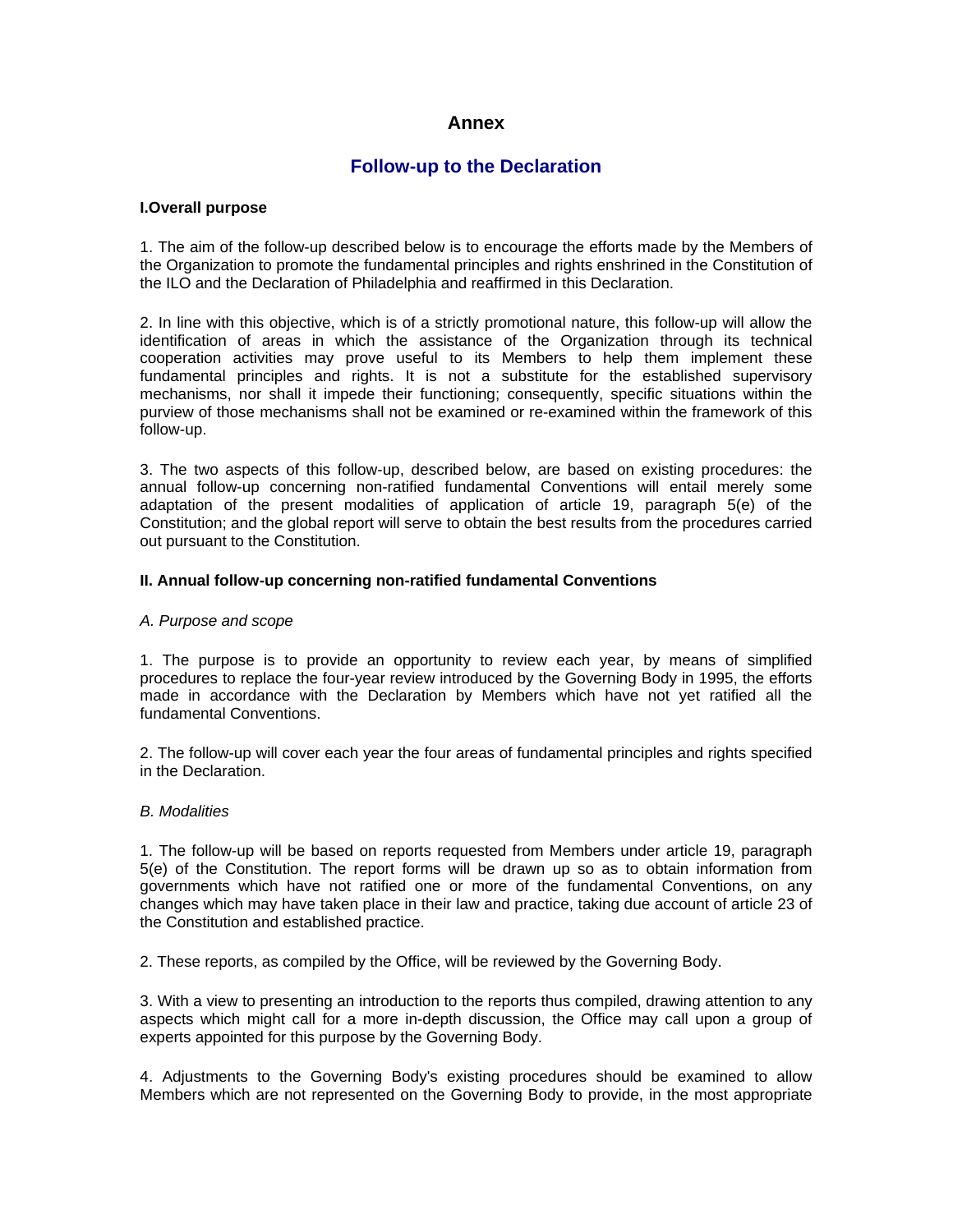way, clarifications which might prove necessary or useful during Governing Body discussions to supplement the information contained in their reports.

## **III. Global report**

## *A. Purpose and scope*

1. The purpose of this report is to provide a dynamic global picture relating to each category of fundamental principles and rights noted during the preceding four-year period, and to serve as a basis for assessing the effectiveness of the assistance provided by the Organization, and for determining priorities for the following period, in the form of action plans for technical cooperation designed in particular to mobilize the internal and external resources necessary to carry them out.

2. The report will cover, each year, one of the four categories of fundamental principles and rights in turn.

## *B. Modalities*

1. The report will be drawn up under the responsibility of the Director-General on the basis of official information, or information gathered and assessed in accordance with established procedures. In the case of States which have not ratified the fundamental Conventions, it will be based in particular on the findings of the aforementioned annual follow-up. In the case of Members which have ratified the Conventions concerned, the report will be based in particular on reports as dealt with pursuant to article 22 of the Constitution.

2. This report will be submitted to the Conference for tripartite discussion as a report of the Director-General. The Conference may deal with this report separately from reports under article 12 of its Standing Orders, and may discuss it during a sitting devoted entirely to this report, or in any other appropriate way. It will then be for the Governing Body, at an early session, to draw conclusions from this discussion concerning the priorities and plans of action for technical cooperation to be implemented for the following four-year period.

## **IV. It is understood that:**

1. Proposals shall be made for amendments to the Standing Orders of the Governing Body and the Conference which are required to implement the preceding provisions.

2. The Conference shall, in due course, review the operation of this follow-up in the light of the experience acquired to assess whether it has adequately fulfilled the overall purpose articulated in Part I.